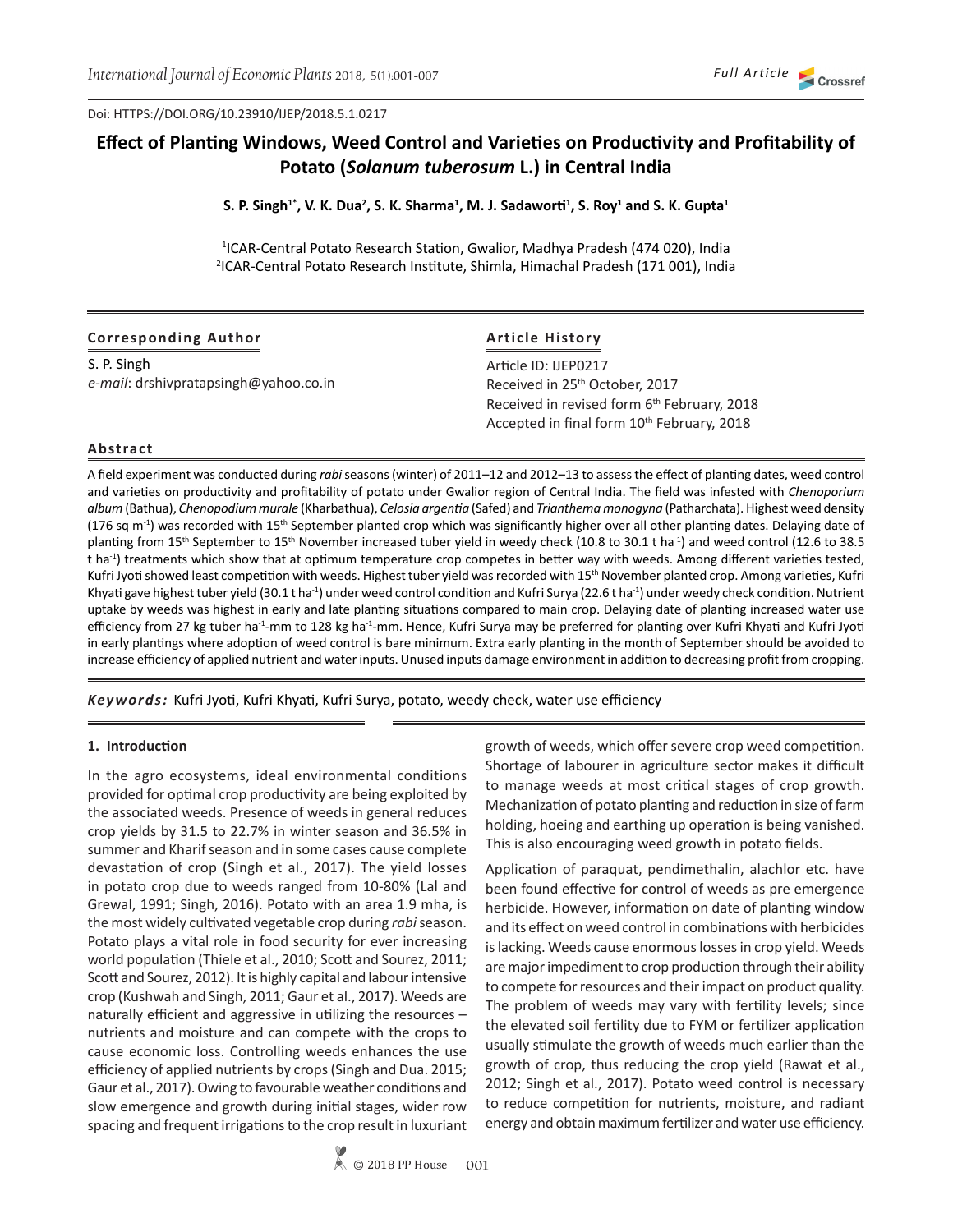#### **2. Materials and Methods**

A field experiment was conducted during *rabi* seasons (winter) of 2011-12 and 2012-13 at the experimental site (26°N and 78°E and 207 m amsl) of Central Potato Research Station, Gwalior (Madhya Pradesh). The soil of experimental site was silty clay loam with pH 8.5, organic carbon 0.23%, available N, P and K 125 (low), 41.6 (high) and 470 (high) kg ha<sup>-1</sup>, respectively. Treatments consisted of 5 dates of planting (15th September, 30th September, 15th October, 30th October and 15th November–planting windows), with integrated weed control i.e. combination of chemical (application of herbicide paraquat), mechanical (in-crop cultivation-hoeing) and cultural (competitive cultivar) and weedy check treatments with three potato varieties. The potato varieties used for experiment were Kufri Jyoti, Kufri Surya and Kufri Khyati.

The pre emergence herbicide (paraquat) was applied after first irrigation as pre emergence. In weed control treatments, one hand weeding at 70 DAP in combination with hoeing which was done at 30 days stage of crop growth. The herbicide was applied with the help of Knap sack sprayer fitted with flat fan nozzle using spray volume of 800 litre ha<sup>-1</sup>. The crop was raised under irrigated conditions and applied eight irrigations in 15<sup>th</sup> September and 30<sup>th</sup> September planted crops, seven irrigations in 15<sup>th</sup> October and 30<sup>th</sup> October planted crop and six irrigation in 15<sup>th</sup> November planted crop. Well sprouted medium size seed tubers (30-35 g) were planted at 60x20 cm<sup>2</sup> spacing in the ridges at a depth of 5-7 cm so that tuber emergence start at 8-10 days after planting (DAP).

Recommended doses of N, P and K were applied @ 180:34.9:100 kg ha<sup>-1</sup>, respectively. Half N through ammonium sulphate and full doses of P and K were applied through single super phosphate and muriate of potash, respectively at planting. Remaining half dose of N was applied through urea at earthing up. Earthing up was done after weeding at 25 DAP. Irrigation was applied through furrow method at an interval of 8-10 days in first two date of plantings initially and 12-15 DAP later when temperature became cool. The quantification of irrigation water applied was measured using depth –interval method. All the standard cultural and plant protection practices were followed as per recommended schedules to raise a stress free crop.

Soil samples were collected from 0–15 cm depth before planting during first year and at harvest of crop and were analyzed for OC and Available N, P and K contents. Economics were computed using the prevailing market prices for inputs and out puts. The standard analytical method was used for determination of nutrient N by alkaline permanganate method. N, P and K content and uptake by potato tuber, haulm and weeds were analysed through prescribed laboratory procedure. Water use efficiency was also worked out with the following formula WUE=Tuber yield (kg ha $^{-1}$ )÷Water applied through irrigation (mm). The crop was harvested by uprooting haulms at 90 DAP.

The observations on weeds were recorded twice, when the crop was on an average 15 cm height and just before dehaulming. Economics was computed using prevailing market prices for inputs and outputs such as tuber (INR 8, 7, 5, 4 and 4 kg<sup>-1</sup>, respectively for 15<sup>th</sup> September to 15<sup>th</sup> November planted crops), manual labour (INR 200 day<sup>-1</sup>), and herbicide (INR 1700+2000+600 ha $^{-1}$  as chemical, application and labour charges, respectively).

Relative production efficiency (RPE) and relative economic efficiency were calculated by using following formula (Urkurkar et al., 2006). Data on weeds were subjected to square – root transformation (√(x+1) before statistical analysis.

|                     | Production in treated plot-         |
|---------------------|-------------------------------------|
| Relative production | production in weedy check           |
| efficiency (RPE) =  | - x100<br>Production in weedy check |
| Relative economic   | Net Return of treated plot-         |
| efficiency (RPE) =  | Net Return of weedy check           |
|                     | Net return of weedy check           |

Measured quantity of irrigation water was applied in all the irrigations. Water use efficiency (WUE) was also worked out with the following formula:

WUE= $\frac{\text{Tuber yield (kg ha}^{-1})}{\sqrt{1-\frac{1}{\sqrt{3}}}}$ Water applied through irrigation (mm)

#### **3. Results and Discussion**

## *3.1. Effect of planting windows, varieties and weed control measures on weed density*

The field was infested with *Chenoporium album* (Bathua), *Chenopodium murale* (Kharbathua), *Celosia argentia* (Safed) and *Trianthema monogyna* (Patharchata). Among monocot grasses *Cyperus rotundus* (motha), *Echinochloa Crusgallis* (sanwa) were prominent weeds. In general, delaying or postponing date of planting reduced number of weed count. Highest weed density (176 m<sup>-2</sup>) was recorded with 15<sup>th</sup> September planted crop which was significantly higher over all other dates. Weed density reduced due to delayed plantings up to 15<sup>th</sup> October there after it increased significantly. Results are in conformity with Singh et al. (2017); Nadula and Reddy (2012). Among different varieties, highest weed count was recorded with Kufri Jyoti which was significantly higher over other two varieties. Weed count in Kufri Surya and Kufri Khyati were statistically on par. Highest weed fresh weight (2846 g sq m<sup>-1</sup>) was recorded with 15<sup>th</sup> September planted crop which was significantly higher over all other dates. Weed fresh weight reduced due to delayed plantings up to 15<sup>th</sup> October there after it increased significantly. Among varieties highest weed fresh weight was recorded with Kufri Jyoti which was significantly higher over other two varieties. Significantly lowest weed fresh weight was recorded in Kufri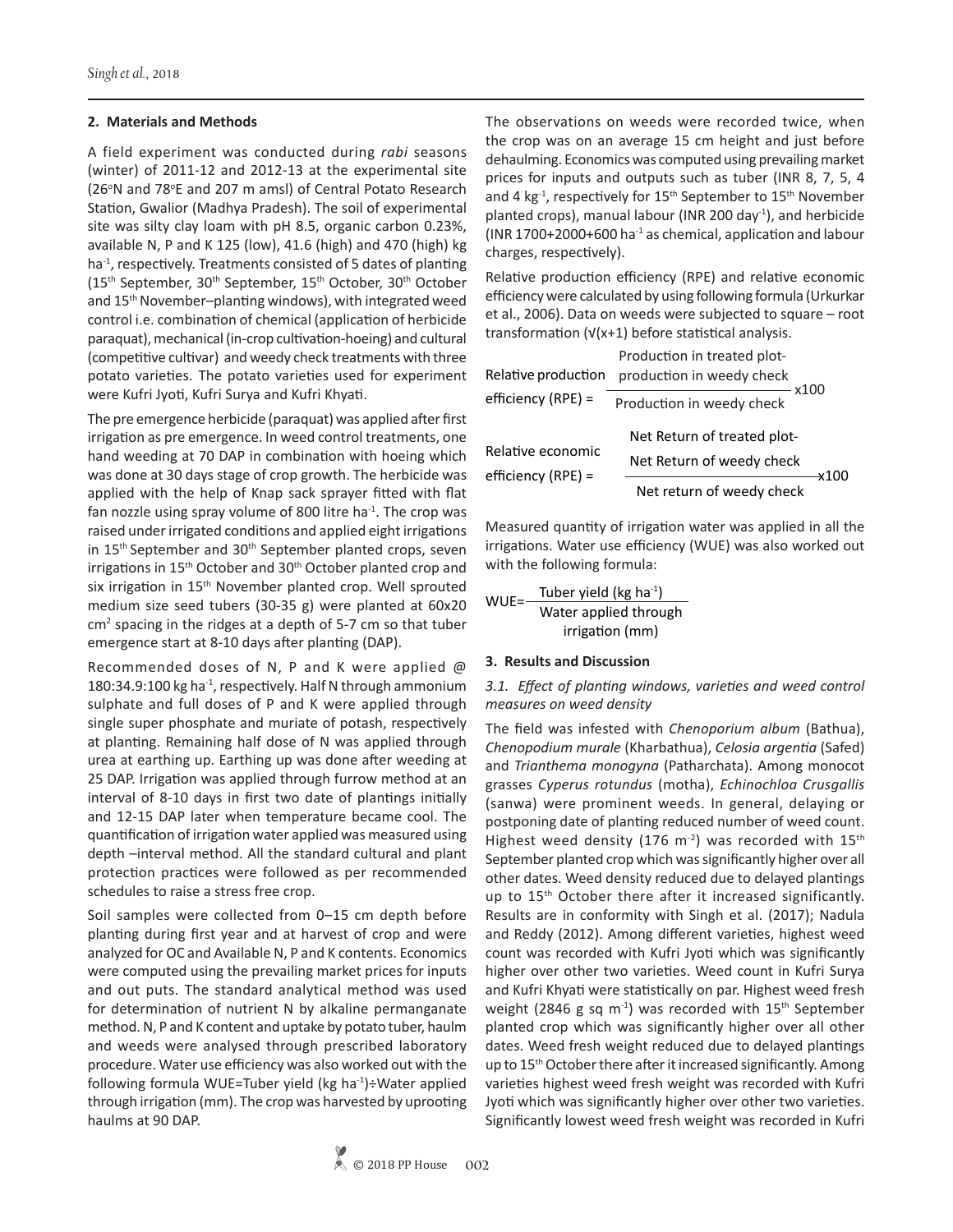Khyati. Highest weed dry weight (148 g sq  $m<sup>-1</sup>$ ) was recorded with 15<sup>th</sup> September planted crop which was significantly higher over all other dates. Weed dry weight reduced due to delayed plantings up to 15<sup>th</sup> October there after it increased significantly. Among varieties highest weed dry weight (122 m<sup>-2</sup>) was recorded with Kufri Jyoti which was significantly higher over other two varieties (Table 1).

| Table 1: Effect of planting windows, varieties and weed |
|---------------------------------------------------------|
| control measures on weed density, weed fresh weight and |
| weed dry weight (two years mean data)                   |

| <b>DOP</b>                 | Weed            |                | Weed fresh     |                | Weed dry      |                |  |
|----------------------------|-----------------|----------------|----------------|----------------|---------------|----------------|--|
|                            | density         |                | weight         |                | weight        |                |  |
|                            | (No. $m^{-2}$ ) |                | $(g m^{-2})$   |                | $(g m^{-2})$  |                |  |
|                            | <b>WC</b>       | WF             | <b>WC</b>      | WF             | <b>WC</b>     | WF             |  |
| 15 <sup>th</sup> September | 13.3<br>(176)   | $\overline{0}$ | 53.4<br>(2846) | $\Omega$       | 12.2<br>(148) | $\mathbf{0}$   |  |
| 30 <sup>th</sup> September | 6.7<br>(44)     | 0              | 42.2<br>(1781) | $\overline{0}$ | 10.1<br>(101) | 0              |  |
| 15 <sup>th</sup> October   | 6.4<br>(40)     | 0              | 30.8<br>(946)  | 0              | 5.2<br>(26)   | 0              |  |
| 30 <sup>th</sup> October   | 9.6<br>(92)     | 0              | 42.1<br>(1774) | 0              | 11.5<br>(131) | 0              |  |
| 15 <sup>th</sup> November  | 10.4<br>(108)   | $\overline{0}$ | 41.1<br>(1687) | $\Omega$       | 7.3<br>(52)   | $\overline{0}$ |  |
| CD $(p=0.05)$              | 3.7(8)          | 0              | 5.4(42)        | $\overline{0}$ | 3.5<br>(15)   | 0              |  |
| K. Jyoti                   | 10.2<br>(104)   | $\overline{0}$ | 44.3<br>(1963) | 0              | 11.1<br>(122) | 0              |  |
| K. Surya                   | 9.3 (86         | 0              | 43.5<br>(1888) | 0              | 9.7<br>(93)   | 0              |  |
| K. Khayati                 | 9.3<br>(85)     | 0              | 39.6<br>(1569) | 0              | 7.7<br>(59)   | 0              |  |
| CD $(p=0.05)$              | 2.6(5)          | 0              | 6.5(29)        | 0              | 4.2<br>(13)   | 0              |  |

DOP: Date of planting; WC: Weedy check; WF: Weed Free; WUE: Water use efficiency; \* Figures in parenthesis indicate original values

#### *3.2. Effect of planting windows, varieties and weed control measures on tuber production*

All the weed free plots recorded higher number of tubers over weedy check plots. In general, increasing date of planting could not increase number of tubers significantly in weedy check treatments. Highest number of tubers (443,000 ha-1) was recorded with 15th November planted crop which was significant over  $15<sup>th</sup>$  and  $30<sup>th</sup>$  September planted crops. Number of tubers was statistically on par in all the three varieties. Comparatively lower tuber yield was recorded with

weedy check treatments compared to weed free treatments. Increasing date of planting increased tuber yield significantly both in weedy check and weed free plots. Increase in tuber yield between 30<sup>th</sup> October and 15<sup>th</sup> November was found to be non-significant. Among weed free treatments, Kufri Khyati produced significantly higher tuber yield  $(30.1 t \text{ ha}^{-1})$  over Kufri Surya and Kufri Jyoti (Table 2). In weedy check treatments, yields between Kufri Khyati and Kufri Surya were statistically on par though they were significantly higher over Kufri Jyoti. Results are in conformity with Singh and Bhatnagar (2014).

# *3.3. Effect of planting windows, varieties and weed control measures on nutrient uptake*

Nitrogen uptake increased with increasing date of planting. Nitrogen uptake by weeds was recorded to the tune of 43 kg ha<sup>-1</sup> with 15<sup>th</sup> September planted crop. Total uptake of nitrogen was almost same in weed control and weedy check treatments. Nitrogen uptake by weeds was in competition with potato crop. Uptake by weeds was highest in early and late planting situations. Total uptake of nitrogen was highest with Kufri Khyati followed by Kufri Surya in control as well as weedy check plots. It was interesting to note that nitrogen removal from weedy check plots higher than that of weed control plots in Kufri Jyoti. It might be due to higher efficiency of weeds in N uptake as compared to potato having sparse root system (Sud et al., 1999). In weed free plots, P uptake by haulms was highest with 30<sup>th</sup> September planted crop which was significantly higher over other planting dates. P uptake by tubers was highest (19.4 kg ha<sup>-1</sup>) with 30<sup>th</sup> October planted crop which was significantly higher over all other planting dates. Total uptake of P (both by haulm+tuber) was highest with 30<sup>th</sup> October planted crop which was significantly higher over all other planting dates. Among varieties P uptake was significantly lower by Kufri Jyoti in comparison to Kufri Surya and Kufri Khyati. In weedy check plots highest P uptake by haulms was recorded with  $30<sup>th</sup>$ September planted crop which was significantly higher over other planting dates. Highest P uptake by tubers was recorded with 15<sup>th</sup> November planted crop which was significantly higher over all other planting dates. Highest P uptake by weeds was recorded with 15<sup>th</sup> September planted crop which was significantly higher over other planting dates. Uptake by weeds reduced up to 15<sup>th</sup> October planting window thereafter it increased in 30<sup>th</sup> October planting and it further reduced in 15<sup>th</sup> November planting window significantly. Total uptake (haulm+tuber+weeds) of P was highest with 30th October planted crop which was significantly higher over all other planting dates. Among varieties highest total P uptake was recorded with Kufri Khyati which was significantly higher over Kufri Surya and Kufri Jyoti. Lowest P uptake was recorded with Kufri Jyoti among all the three varieties. In weed free plots K uptake by haulms was highest with 30<sup>th</sup> September planted crop which was significantly higher over other planting dates. K uptake by tubers was highest (131 kg ha<sup>-1</sup>) with 15<sup>th</sup> November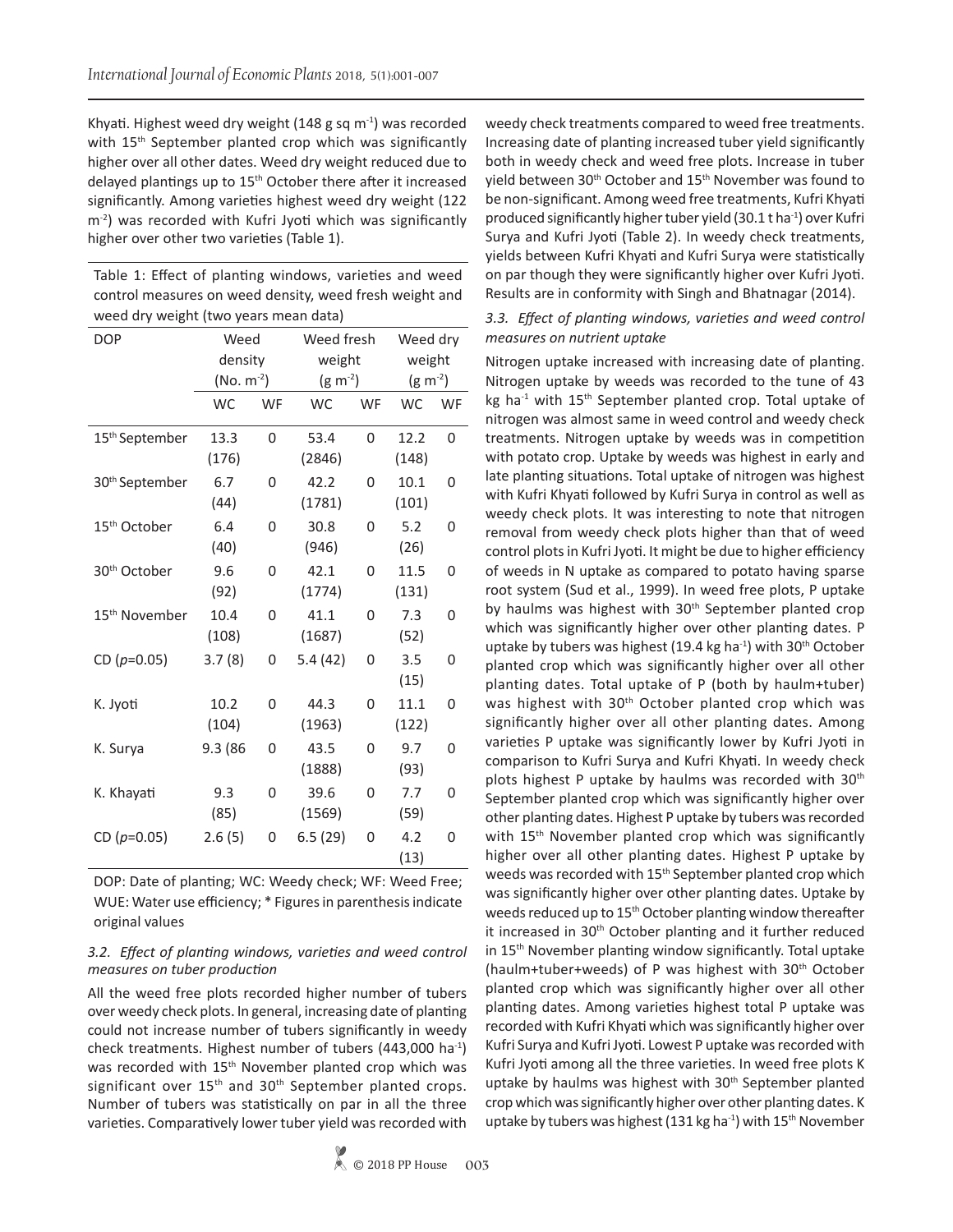| <b>DOP</b>                 |           | Number of<br>tubers ('000/ha) |      | Yields of<br>tubers (t ha $^{-1}$ ) | Relative<br>production   | Relative<br>economic     | WUE in<br>weedy check    | WUE in<br>weedy free     |
|----------------------------|-----------|-------------------------------|------|-------------------------------------|--------------------------|--------------------------|--------------------------|--------------------------|
|                            | <b>WC</b> | WF                            | WC   | <b>WF</b>                           | efficiency (%)           | efficiency (%)           |                          |                          |
| 15 <sup>th</sup> September | 308       | 312                           | 10.8 | 12.6                                | 116.76                   | 56.7                     | 27                       | 32                       |
| 30 <sup>th</sup> September | 295       | 326                           | 16.1 | 20.9                                | 29.8                     | 66.4                     | 40                       | 52                       |
| 15 <sup>th</sup> October   | 318       | 364                           | 22.2 | 27.6                                | 24.3                     | 53.5                     | 63                       | 79                       |
| 30 <sup>th</sup> October   | 369       | 373                           | 29.5 | 34.4                                | 16.6                     | 31.0                     | 84                       | 98                       |
| 15 <sup>th</sup> November  | 382       | 443                           | 30.1 | 38.5                                | 27.9                     | 56.6                     | 100                      | 128                      |
| CD $(p=0.05)$              | 75        | 89                            | 3.8  | 4.0                                 | $\overline{\phantom{a}}$ | $\overline{\phantom{a}}$ | $\overline{\phantom{a}}$ | $\overline{\phantom{a}}$ |
| K.Jyoti                    | 325       | 356                           | 20.1 | 23.2                                | 15.4                     | 29.7                     | 57                       | 66                       |
| K.Surya                    | 333       | 375                           | 22.6 | 27.1                                | 19.9                     | 36.1                     | 65                       | 77                       |
| K.Khayati                  | 345       | 359                           | 22.5 | 30.1                                | 33.8                     | 66.7                     | 64                       | 86                       |
| CD $(p=0.05)$              | 57        | 62                            | 1.5  | 1.6                                 | $- -$                    |                          |                          | --                       |

Table 2: Effect of planting windows, varieties and weed control measures on tuber number, tuber yield, production efficiency and water use efficiency (two years mean data)

WUE: Water use efficiency

planted crop which was significantly higher over all other planting dates. Total uptake of K (both by haulm + tuber) was highest 154 kg ha<sup>-1</sup> with 15<sup>th</sup> November planted crop which was significantly higher over all other planting dates. Among varieties K uptake was significantly higher in Kufri Khyati in comparison to Kufri Surya and Kufri Jyoti. In weedy check plots highest K uptake by haulms  $(44 \text{ kg} \text{ ha}^{-1})$  was recorded with 30<sup>th</sup> September planted crop which was significantly higher over other planting dates. Highest K uptake by tubers was recorded with 15<sup>th</sup> November planted crop which was significantly higher over all other planting dates. Highest K uptake by weeds was recorded with 15<sup>th</sup> September planted crop which was significantly higher over other planting dates. Uptake by weeds reduced up to  $15<sup>th</sup>$  October planted crop which increased in 30<sup>th</sup> October planting however it further reduced in 15th November planted crop significantly. Total uptake (haulm+tuber+weeds) of K was highest (125 kg ha- $1$ ) with 15<sup>th</sup> November planted crop which was significantly higher over all other planting dates. Among varieties highest total K uptake (121 kg ha $^{-1}$ ) was recorded with Kufri Surya which was significantly higher over Kufri Jyoti (Table 3). Lowest Kufri uptake was recorded with Kufri Jyoti among all the three varieties. These Results are in conformity with Singh et al. (2017); Singh and Lal (2013).

## *3.4. Effect of planting windows, varieties and weed control measures on fertility status of soil*

In general, lower organic carbon (0.21 – 0.25%) was recorded in weed control treatments compared to weedy check treatment irrespective of variety and date of plantings. Among date of plantings comparatively highest OC (0.44%) was recorded in 30<sup>th</sup> September followed by 15<sup>th</sup> October planting dates. Among varieties, highest OC (0.41%) was recorded in Kufri Surya compared to other varieties. Among varieties, highest available N (174 kg ha $^{-1}$ ) was recorded in Kufri Jyoti compared to other two varieties. Among date of plantings, lowest available 186 kg ha $^{-1}$  N was recorded with 15<sup>th</sup> September planted crop which might be due to higher volatilisation loss (Figure 1-6).



Figure 1: Available N ( $kg$  ha $^{-1}$ ) in soil



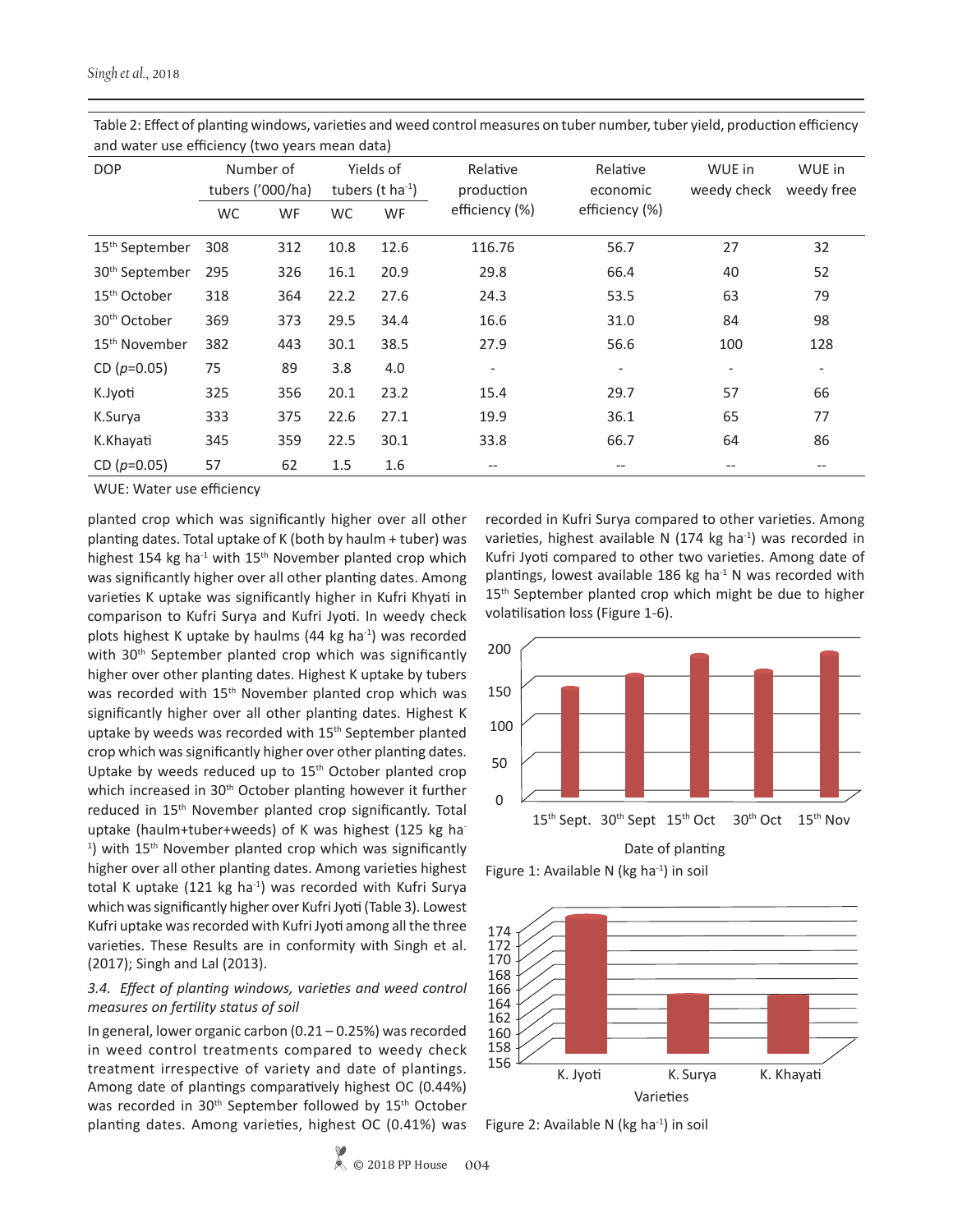

Figure 3: OC(%) in soil - weedy check treatments



# 3.5. Effect of planting windows, varieties and weed control  $0.205 \frac{1}{\sqrt{1-\frac{1}{1-\frac{1}{1-\frac{1}{1-\frac{1}{1-\frac{1}{1-\frac{1}{1-\frac{1}{1-\frac{1}{1-\frac{1}{1-\frac{1}{1-\frac{1}{1-\frac{1}{1-\frac{1}{1-\frac{1}{1-\frac{1}{1-\frac{1}{1-\frac{1}{1-\frac{1}{1-\frac{1}{1-\frac{1}{1-\frac{1}{1-\frac{1}{1-\frac{1}{1-\frac{1}{1-\frac{$ *measures on economics*

Cost of cultivation was same at all the dates of planting. In Weedy check treatments, gross return (INR 1,20,400 ha<sup>-1</sup>) was highest with 15<sup>th</sup> November planted crop. In general, net return increased with increasing date of planting. Highest net return (INR 51,800 ha<sup>-1</sup>) was recorded with 15<sup>th</sup> November planted crop which was closely followed by 30<sup>th</sup> October planted crop. Benefit: cost ratio (1.8) was also highest with  $15<sup>th</sup>$ November planted crop. Among varieties highest gross return







Figure 6: OC (%) in soil of weed free treatments

was recorded with Kufri Surya which was closely followed by Kufri Khyati. Highest net return was also recorded with Kufri Surya which was closely followed by Kufri Khyati. Benefit : cost ratio was same with Kufri Surya and Kufri Khyati. In weed free treatments, cost of cultivation increased by INR 4,300 ha<sup>-1</sup>. In weed free plots also highest gross return, net return and B : C

Table 3: Effect of planting windows, varieties and weed control measures on N, P and K uptake of potato tubers, haulms and weeds (two years mean data )

| <b>DOP</b>              | N uptake |           |       |             |       |       |       | P uptake  |       |       |             |       |       |       |
|-------------------------|----------|-----------|-------|-------------|-------|-------|-------|-----------|-------|-------|-------------|-------|-------|-------|
|                         |          | Weed free |       | Weedy check |       |       |       | Weed free |       |       | Weedy check |       |       |       |
|                         | Haulm    | Tuber     | Total | Haulm       | Tuber | Weeds | Total | Haulm     | Tuber | Total | Haulm       | Tuber | Weeds | Total |
| 15 <sup>th</sup> Sep    | 20       | 49        | 69    | 18          | 42    | 43    | 103   | 2.1       | 8.2   | 10.3  | 2.0         | 5.3   | 5.6   | 12.9  |
| 30 <sup>th</sup> Sep    | 45       | 114       | 159   | 43          | 88    | 29    | 160   | 4.0       | 11.2  | 15.2  | 3.9         | 9.2   | 3.5   | 16.6  |
| $15th$ Oct              | 34       | 125       | 159   | 31          | 100   | 8     | 139   | 3.3       | 15.0  | 18.3  | 3.0         | 11.1  | 1.0   | 15.1  |
| 30 <sup>th</sup> Oct    | 33       | 186       | 219   | 30          | 159   | 38    | 223   | 3.0       | 19.4  | 22.4  | 2.7         | 13.1  | 4.3   | 20.1  |
| 15 <sup>th</sup> Nov    | 23       | 200       | 223   | 22          | 156   | 15    | 193   | 2.2       | 18.6  | 20.8  | 1.9         | 13.9  | 1.6   | 17.4  |
| <b>CD</b><br>$(p=0.05)$ | 1.8      | 5.8       | 3.5   | 1.7         | 4.9   | 3.2   | 3.6   | 0.6       | 0.8   | 0.8   | 0.5         | 0.6   | 1.0   | 1.2   |
| K. Jyoti                | 28       | 117       | 145   | 25          | 101   | 35    | 161   | 2.7       | 13.8  | 16.5  | 2.5         | 10.2  | 3.2   | 15.9  |
| K. Surya                | 34       | 141       | 175   | 32          | 118   | 27    | 177   | 3.3       | 15.4  | 18.7  | 3.1         | 11.3  | 2.0   | 16.4  |
| К.<br>Khayati           | 34       | 155       | 189   | 30          | 116   | 17    | 163   | 3.3       | 15.3  | 18.6  | 3.3         | 12.05 | 4.2   | 19.   |
| CD.<br>$(p=0.05)$       | 1.3      | 4.9       | 2.8   | 1.5         | 4.1   | 3.0   | 2.9   | 0.5       | 0.6   | 0.6   | 0.4         | 0.5   | 0.8   | 15.9  |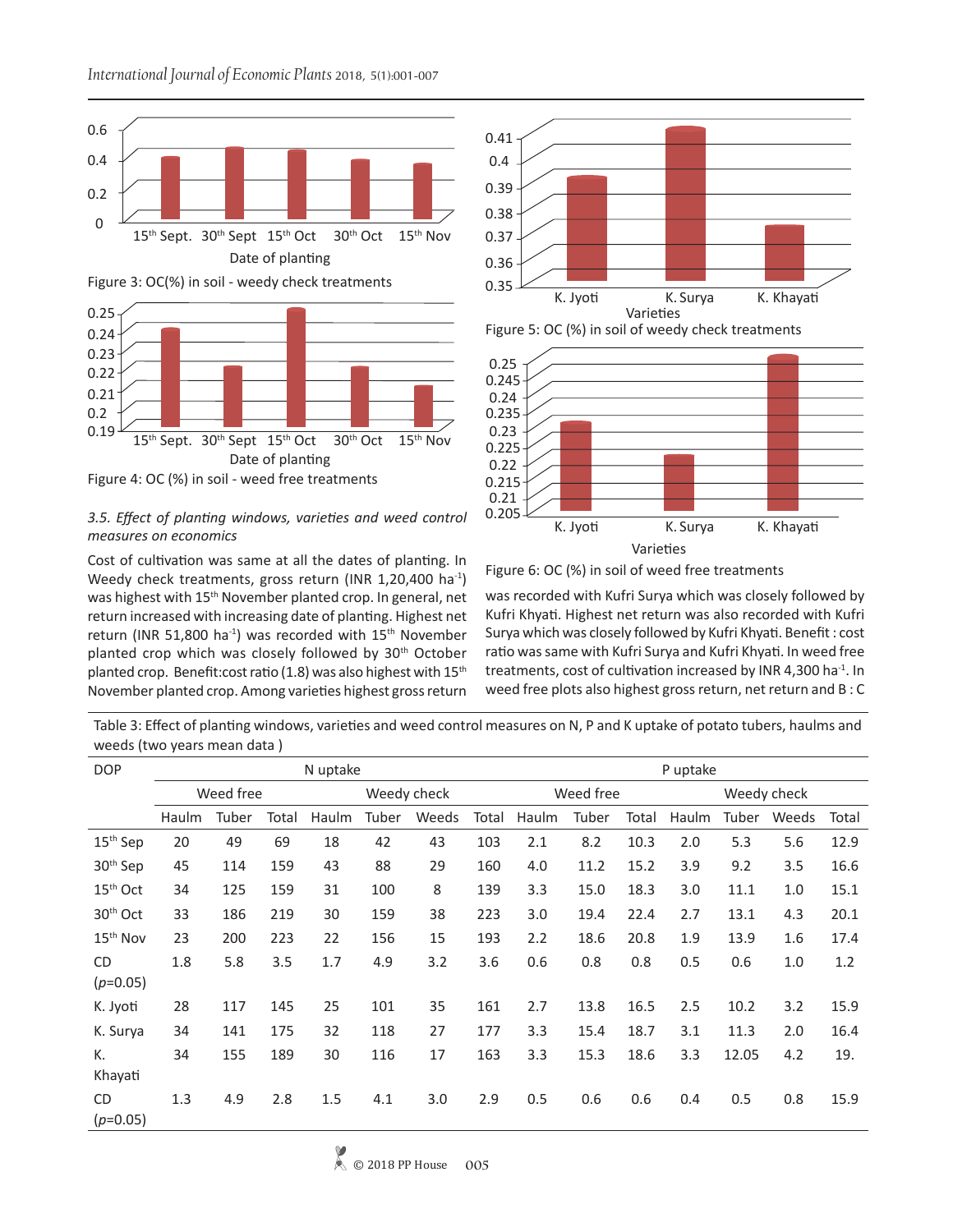| Table 3: Continue    |       |          |       |       |       |       |       |  |  |  |  |
|----------------------|-------|----------|-------|-------|-------|-------|-------|--|--|--|--|
| <b>DOP</b>           |       | K uptake |       |       |       |       |       |  |  |  |  |
|                      |       | WF       |       |       | WC    |       |       |  |  |  |  |
|                      | Haulm | Tuber    | Total | Haulm | Tuber | Weeds | Total |  |  |  |  |
| 15 <sup>th</sup> Sep | 24    | 45       | 69    | 20    | 30    | 21    | 71    |  |  |  |  |
| 30 <sup>th</sup> Sep | 48    | 71       | 119   | 44    | 48    | 15    | 107   |  |  |  |  |
| 15 <sup>th</sup> Oct | 36    | 83       | 119   | 32    | 57    | 3     | 92    |  |  |  |  |
| 30 <sup>th</sup> Oct | 33    | 110      | 143   | 30    | 71    | 16    | 117   |  |  |  |  |
| 15 <sup>th</sup> Nov | 23    | 131      | 154   | 21    | 96    | 8     | 125   |  |  |  |  |
| CD $(p=0.05)$        | 2.2   | 4.8      | 3.9   | 2.8   | 4.5   | 2.8   | 3.8   |  |  |  |  |
| K. Jyoti             | 33    | 88       | 121   | 28    | 64    | 21    | 113   |  |  |  |  |
| K. Surya             | 36    | 98       | 131   | 31    | 76    | 14    | 121   |  |  |  |  |
| K. Khayati           | 38    | 114      | 150   | 30    | 80    | 10    | 120   |  |  |  |  |
| CD $(p=0.05)$        | 1.9   | 4.1      | 3.8   | 2.3   | 3.9   | 2.3   | 3.6   |  |  |  |  |

Table 3: Continue...

WC: Weedy check; WF: Weed Free; WUE= Water use efficiency; \* Figures in parenthesis indicate original values

ratio were recorded with 15<sup>th</sup> November planted crop which were significantly higher over all other treatments (Table 4). Among different varieties, highest net return and B:C ratio were recorded with Kufri Khyati which were significantly higher over Kufri Surya and Kufri Jyoti. Increasing date of planting increased water use efficiency from 27 kg tuber ha $^{-1}$ mm to 128 kg ha<sup>-1</sup>-mm. Water use efficiency was higher in weed control treatments than weedy check treatments. A considerable increase in water application without significant increase in yield is known to reduce the water use efficiency

(Singh and Lal, 2013). Water use efficiency was higher in weed control treatments compared to weedy check treatments. Varieties also responded to weed control measure. Under weed controlled situations, Kufri Khyati outperformed other two varieties. The increased efficiency might be due to by use of a combination of chemical (application of herbicide paraquat), mechanical (in-crop cultivation-hoeing) and cultural (competitive cultivar) tactics (Nandula and Reddy, 2012).

Since, weed pressure was higher in 30<sup>th</sup> September planted

Table 4: Effect of planting windows, varieties and weed control measures on economics of potato cultivation (two years mean data )

| <b>DOP</b>                 |                          |                                                               | Cost of cultivation weedy check | Cost of cultivation weed free |                            |                          |       |     |  |
|----------------------------|--------------------------|---------------------------------------------------------------|---------------------------------|-------------------------------|----------------------------|--------------------------|-------|-----|--|
|                            | CC (₹ ha <sup>-1</sup> ) | $GR (\xi \text{ ha}^{-1})$<br>NR (₹ ha <sup>-1</sup> )<br>B:C |                                 | CC (₹ ha <sup>-1</sup> )      | $GR (\xi \text{ ha}^{-1})$ | NR (₹ ha <sup>-1</sup> ) | B:C   |     |  |
| 15 <sup>th</sup> September | 68600                    | 86400                                                         | 17800                           | 1.3                           | 72900                      | 100800                   | 27900 | 1.4 |  |
| 30 <sup>th</sup> September | 68600                    | 112700                                                        | 44100                           | 1.6                           | 2900                       | 146300                   | 73400 | 2.0 |  |
| 15 <sup>th</sup> October   | 68600                    | 111000                                                        | 42400                           | 1.6                           | 2900                       | 138000                   | 65100 | 1.9 |  |
| 30 <sup>th</sup> October   | 68600                    | 118000                                                        | 49400                           | 1.7                           | 2900                       | 137600                   | 64700 | 1.9 |  |
| 15 <sup>th</sup> November  | 68600                    | 120400                                                        | 51800                           | 1.8                           | 2900                       | 154000                   | 81100 | 2.1 |  |
| CD $(p=0.05)$              | --                       | --                                                            |                                 | --                            | --                         |                          |       | --  |  |
| K. Jyoti                   | 68600                    | 112560                                                        | 43960                           | 1.6                           | 2900                       | 129920                   | 57020 | 1.8 |  |
| K. Surya                   | 68600                    | 126560                                                        | 57960                           | 1.8                           | 2900                       | 151760                   | 78860 | 2.1 |  |
| K. Khayati                 | 68600                    | 126000                                                        | 57400                           | 1.8                           | 2900                       | 168560                   | 95660 | 2.3 |  |
| CD $(p=0.05)$              |                          |                                                               |                                 |                               |                            |                          |       |     |  |

CC: Cost of cultivation; GR: Gross return; NR: Net return

crop hence relative production efficiency was highest in this treatment. Highest relative production efficiency was recorded in Kufri Khyati which was followed by Kufri Surya. Similar trend was observed with relative economic efficiency (Table 2).

# **4. Conclusion**

Potato cultivars Kufri Surya (1888 and 93 g sq  $m<sup>-1</sup>$  fresh and dry weights, respectively) and Kufri Khyati (1569 and 59 g sq  $m<sup>-1</sup>$  fresh and dry weights, respectively) outperformed over